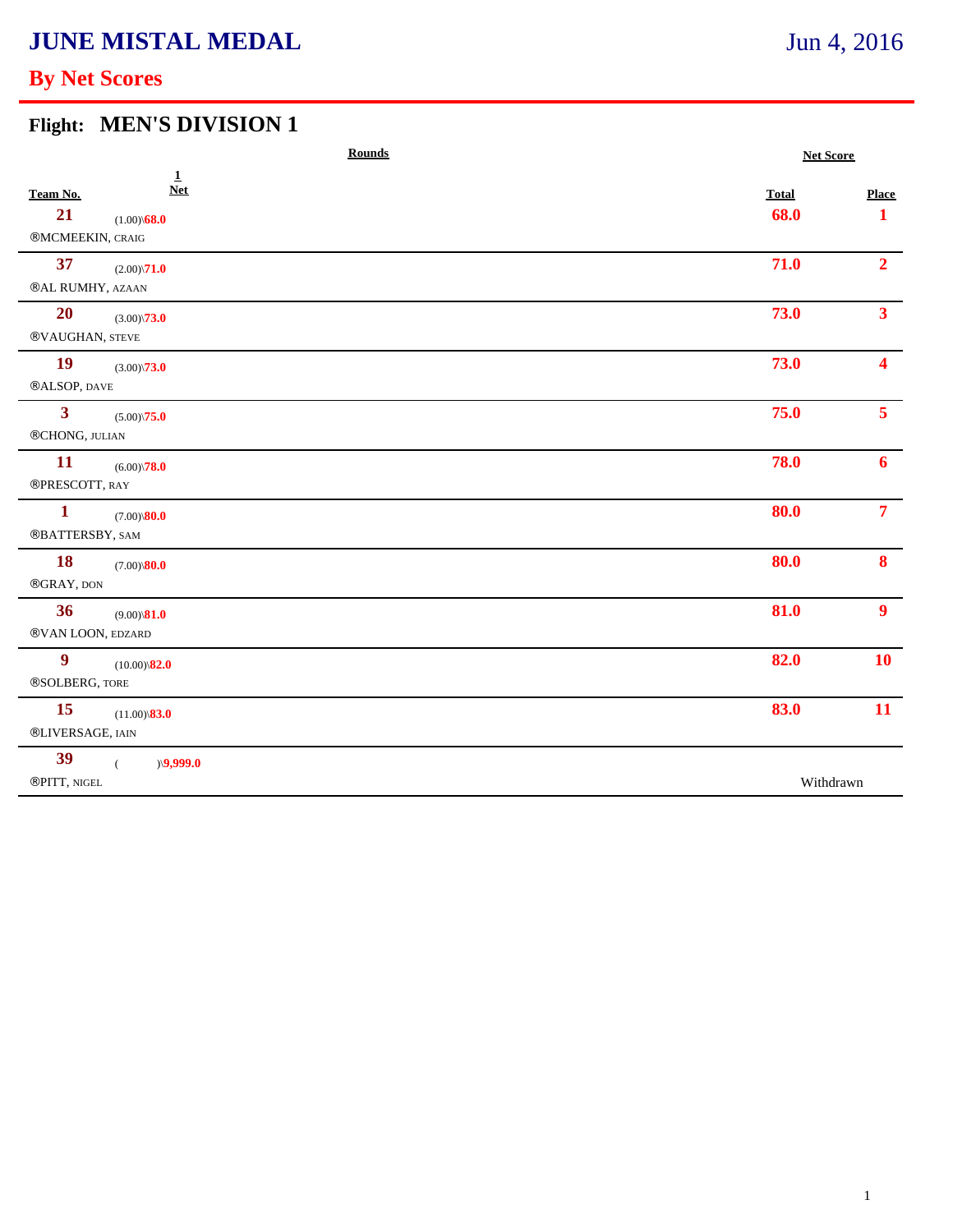# **JUNE MISTAL MEDAL**

## **By Net Scores**

### **Flight: MEN'S DIVISION 2**

|                                                          | <b>Rounds</b>                                        |                      | <b>Net Score</b>             |  |
|----------------------------------------------------------|------------------------------------------------------|----------------------|------------------------------|--|
| Team No.<br>$\overline{7}$<br>$\circledR$ OJEDA, ANTONIO | $\mathbf{1}$<br><b>Net</b><br>$(1.00)\sqrt{72.0}$    | <b>Total</b><br>72.0 | <b>Place</b><br>$\mathbf{1}$ |  |
| $\overline{2}$                                           | $(1.00)\sqrt{72.0}$<br>$\circledR$ BATTERSBY, ELLIOT | 72.0                 | 2 <sup>1</sup>               |  |
| 23<br>®STEPHEN, JOSEPH                                   | $(3.00)\sqrt{74.0}$                                  | 74.0                 | 3 <sup>1</sup>               |  |
| 31                                                       | $(4.00)\sqrt{75.0}$<br>®AL ZAKWANI, AHMED            | 75.0                 | $\blacktriangle$             |  |
| 38<br>®BATTERSBY, GARY                                   | $(5.00)\sqrt{76.0}$                                  | 76.0                 | 5 <sup>1</sup>               |  |
| $\overline{\mathbf{5}}$                                  | $(5.00)\sqrt{76.0}$<br><b>®AL HARTHY, SALAH</b>      | 76.0                 | 6                            |  |
| 24                                                       | $(7.00)\sqrt{77.0}$<br>®DUTTA, MITRANGSHU            | 77.0                 | $\overline{7}$               |  |
| <b>14</b><br>®PARK, FRED                                 | $(7.00)\sqrt{77.0}$                                  | 77.0                 | 8                            |  |
| 25<br>®KAZDAL, RECEP                                     | $(7.00)\sqrt{77.0}$                                  | 77.0                 | 9 <sup>°</sup>               |  |
| 22<br>®MORENO, CARLOS                                    | $(10.00)\$ <sup>82.0</sup>                           | 82.0                 | 10                           |  |
| 41<br>®KOULI, PAWAN                                      | $(11.00)\$ <sup>83.0</sup>                           | 83.0                 | 11                           |  |
| 29                                                       | $(11.00)\$ <sup>83.0</sup><br>®AL BARWANI, THARWAT   | 83.0                 | 12                           |  |
| 43<br>®DHANJU, JAS                                       | $(13.00)\$ <sup>85.0</sup>                           | 85.0                 | 13                           |  |
| <b>17</b><br>®SANDA, CRISTIAN                            | $(14.00)\$ <sup>89.0</sup>                           | 89.0                 | 14                           |  |